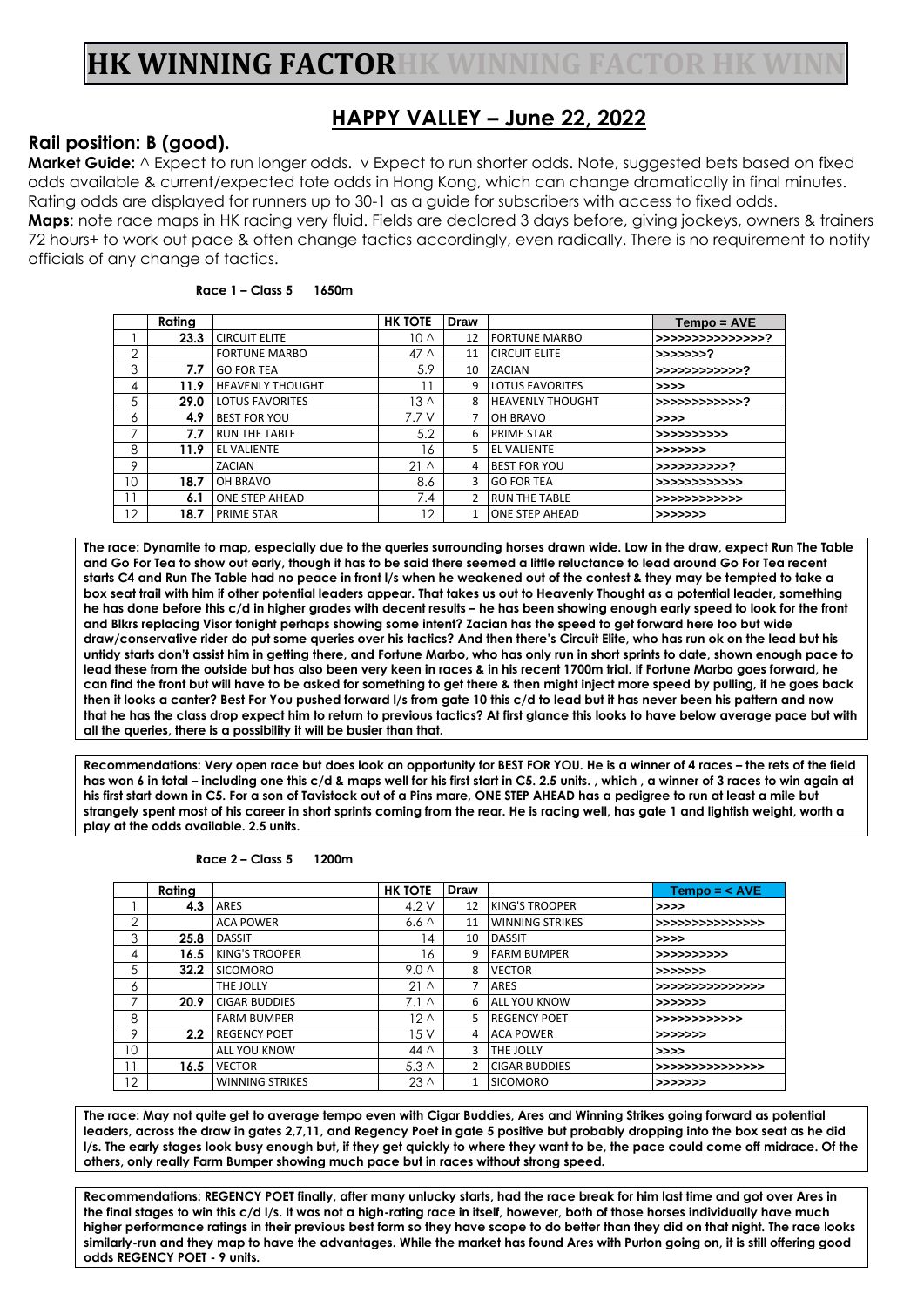#### **Race 3 – Class 4 1000m**

|    | Rating |                          | <b>HK TOTE</b>   | Draw          |                          | $Tempo = AVE$     |  |
|----|--------|--------------------------|------------------|---------------|--------------------------|-------------------|--|
|    |        | <b>CIRCUIT SEVEN</b>     | 7.5 <sub>0</sub> | 12            | VALHALLA                 | >>>>>>>           |  |
| 2  |        | <b>BLUSTITCH</b>         | 69 <sub>0</sub>  | 11            | <b>FABULOUS EIGHT</b>    | >>>>>>>>>>>>>     |  |
| 3  |        | <b>FABULOUS EIGHT</b>    | 11 ^             | 10            | <b>NEXTMODEL</b>         | >>>>>>>>>>>>>>>>> |  |
| 4  |        | PRIME MORTAR             | 45               | 9             | <b>BLUSTITCH</b>         | >>>>>>>           |  |
| 5  | 2.4    | <b>SEE U AGAIN</b>       | 2.8V             | 8             | YELLOWFIN                | >>>>>>>           |  |
| 6  | 28.0   | <b>TRIUMPHANT RETURN</b> | 17               | 7             | <b>SHINING FORTUNE</b>   | >>>>>>>           |  |
|    | 22.6   | VALHALLA                 | $13 \wedge$      | 6             | <b>COLOURFUL PRINCE</b>  | >>>>              |  |
| 8  | 5.9    | YELLOWFIN                | 5.2              | 5             | <b>CIRCUIT SEVEN</b>     | >>>>>>>>>>>>>>>>> |  |
| 9  | 11.5   | <b>SHINING FORTUNE</b>   | 10               | 4             | <b>SERGEANT PEPPER</b>   | >>>>>>>>>>>>>>>>  |  |
| 10 | 9.2    | <b>SERGEANT PEPPER</b>   |                  | 3             | SEE U AGAIN              | >>>>>>>>>>>>>     |  |
| 1  |        | <b>COLOURFUL PRINCE</b>  | $48 \wedge$      | $\mathfrak z$ | <b>PRIME MORTAR</b>      | >>>>>>>>>>>>>     |  |
| 12 | 14.3   | <b>NEXTMODEL</b>         | 13               | 1             | <b>TRIUMPHANT RETURN</b> | >>>>>>>?          |  |

**The race: Pace looks sound. Some speed inside with See U Again and first starter Prime Mortar but expect them to be beaten for the lead by Sergeant Pepper and Circuit Seven, provided they jump cleanly. Out wider, Nextmodel has good pace and Fabulous Eight likely wants to race handy though more likely to drop over into a trail behind the leaders. Another first starter Triumpant Return is an interesting runner for the map – early trials showed a lot of early speed & was very keen before dropping out sharply, but latest trial over 800m at Conghua was heavily restrained early, again overracing, then ran on well over the final stages. It was certainly his best trial finishing positions so anticipating that will be the approach here on race day rather than being part of the speed?** 

**Recommendations: SEE U AGAIN racing well at 1200m but looks suited coming back to 1000m and a good draw where he will be strong at the finish. 5.5 units. SERGEANT PEPPER missed the start a little l/s then was chased through the field by the rider, which rarely pays off, and then didn't finish the race. He had Blkrs first time there but they come off again tonight and his prior form good enough to be competitive. 1 unit.**

**Race 4 – Class 4 1200m**

|                 | Rating |                          | <b>HK TOTE</b>  | Draw          |                          | $Tempo = AVE$     |
|-----------------|--------|--------------------------|-----------------|---------------|--------------------------|-------------------|
|                 | 29.9   | <b>HAPPY SHARING</b>     | $5.7\Lambda$    | 12            | <b>SHADOW RUNNER</b>     | >>>>>>>>>>>>>     |
| $\overline{2}$  | 4.0    | <b>PLEASANT ENDEAVOR</b> | 5.0V            | 11            | <b>DREAM BOSS</b>        | >>>>>>>>>>>>>>>>> |
| 3               | 5.0    | <b>HARMONY N HOME</b>    | 7.8             | 10            | <b>EVER FORCE</b>        | >>>>>>>>>>>>>     |
| 4               | 19.2   | <b>TURIN WARRIOR</b>     | 17 A            | 9             | <b>TURIN WARRIOR</b>     | >>>>>>>           |
| 5               |        | <b>DREAM BOSS</b>        | 20              | 8             | <b>WHAT A LEGEND</b>     | >>>>>>>           |
| 6               | 12.2   | <b>EVER FORCE</b>        | 9.7             | 7             | <b>HERCULES</b>          | >>>>>>>           |
| 7               | 29.9   | <b>SHADOW RUNNER</b>     | $23 \wedge$     | 6             | <b>TOUCH FAITH</b>       | >>>>              |
| 8               | 7.8    | <b>HERCULES</b>          | 5.3             | 5.            | <b>PERFECT PEACH</b>     | >>>>>>>           |
| 9               | 7.8    | <b>PERFECT PEACH</b>     | 7.7 V           | 4             | <b>AMBITIOUS HEART</b>   | >>>>>>>>>>>>>     |
| 10 <sup>°</sup> |        | <b>WHAT A LEGEND</b>     | 18 <sub>0</sub> | 3             | <b>HAPPY SHARING</b>     | >>>>>>>>>>>>>     |
| 11              | 12.2   | <b>TOUCH FAITH</b>       | 23              | $\mathcal{P}$ | <b>PLEASANT ENDEAVOR</b> | >>>>>>>>>>>>>     |
| 12              |        | <b>AMBITIOUS HEART</b>   | 19 <sub>0</sub> | 1             | <b>HARMONY N HOME</b>    | >>>>>>>           |

**The race: Looks enough going on here inside and out to produce a decent speed, though Dream Boss does present a few queries. He had shown brilliant gate speed in his trials before his debut – part of the reason he started 4.3 – and again showed good pace there before giving nothing in the home straight. Has since been to the trials twice, once clearly restrained to see if he would run on – and was fair in good sectionals – then with Blkrs going on he led throughout down the straight 1000m. He doesn't have the Blkrs here so the question is whether his intent will be to go forward or back and that isn't clear? Even without him, there would be 5 with similar pace looking for the on speed positions.** 

**Recommendations: Pleasant Endeavour won well enough l/s, stable in form and capable of going In a again with this map but suspect he won't be a backable price. HARMONY N HOME, however, looks very backable and think he'll be shorter. Ran well enough 2 starts back in C4 before l/s when checked at halfway & couldn't recover. Looks like getting a good speed here which suits his run-on style. 3 units. Do think worth a small play a couple of the other run-on types who are at longer odds – TOUCH FAITH 1 unit, TURIN WARRIOR 0.5 unit.**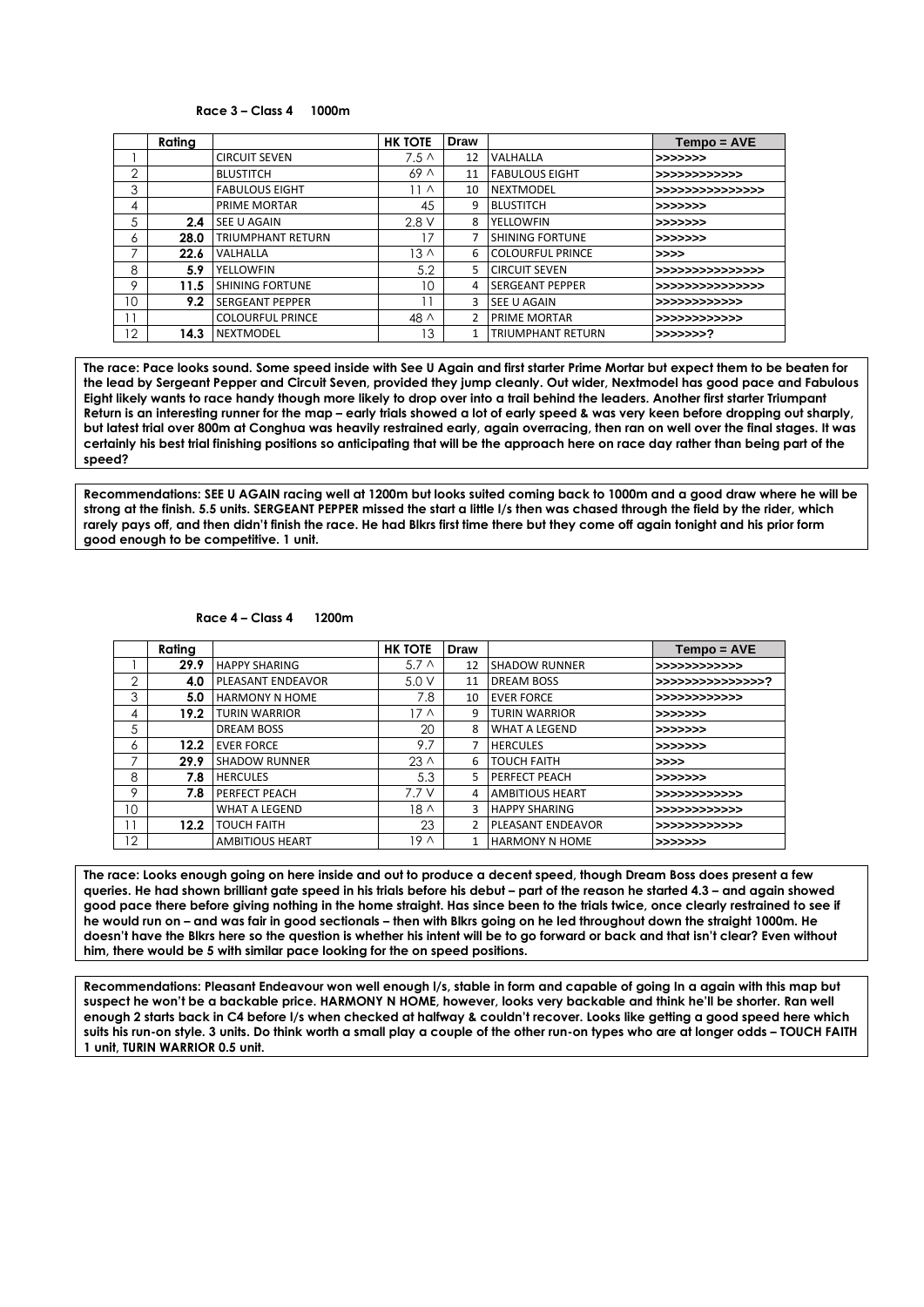#### **Race 5 – Class 4 1650m**

|                | Rating |                          | <b>HK TOTE</b>  | Draw           |                          | $Tempo = AVE$    |
|----------------|--------|--------------------------|-----------------|----------------|--------------------------|------------------|
|                | 13.5   | <b>FEARLESS FIRE</b>     |                 | 12             | <b>BULLETPROOF</b>       | >>>>>>>          |
| $\overline{2}$ | 13.5   | <b>BULLETPROOF</b>       | 22              | 11             | <b>FEARLESS FIRE</b>     | >>>>>>>>>>>>>>>> |
| 3              | 21.2   | <b>RED BRICK FIGHTER</b> | 20              | 10             | <b>RED BRICK FIGHTER</b> | >>>>>>>>>>>      |
| 4              | 8.7    | <b>EVER LAUGH</b>        | 36 V            | 9              | <b>AMAZING NEWS</b>      | >>>>>>>          |
| 5              | 6.9    | <b>BLISSFUL STAR</b>     | 3.3             | 8              | <b>BLISSFUL STAR</b>     | >>>>>>>>>>>>>    |
| 6              |        | <b>TURQUOISE HOPE</b>    | $12 \wedge$     | 7              | <b>TURQUOISE HOPE</b>    | >>>>>>>>>>>>>    |
| ⇁              | 6.9    | <b>REGENCY MASTER</b>    | 10              | 6              | <b>REGENCY MASTER</b>    | >>>>             |
| 8              | 17.0   | <b>BARON ZEE</b>         | 18 ۸            | 5              | <b>EVER LAUGH</b>        | >>>>>>>>>>>>>    |
| 9              | 13.5   | <b>TELECOM CHEETAH</b>   | 20V             | 4              | <b>TELECOM CHEETAH</b>   | >>>>             |
| 10             | 21.2   | <b>NOBLE STEED</b>       | 10 <sub>0</sub> | 3              | <b>SUPER HORNET</b>      | >>>>>>>>>>>>>>>> |
| 11             | 6.9    | <b>SUPER HORNET</b>      | 6.              | $\overline{2}$ | <b>BARON ZEE</b>         | >>>>>>>          |
| 12             | 21.2   | <b>AMAZING NEWS</b>      | $6.0\Lambda$    | $\mathbf{1}$   | <b>NOBLE STEED</b>       | >>>>>>>          |

The race: Super Hornet has raced well since taking up positive positions, inc his 3<sup>rd</sup> place I/s this c/d, is much quicker than the **horses drawn under him & shouldn't have any trouble finding the lead early. The set up for him and Fearless Fire is similar to l/s, though, when they shared the early lead in slow time but Fearless Fire continued on from his outside draw to cross Super Hornet and dictate the pace but at a genuine tempo. Ever Laugh will take a forward position but probably happy to be led & Turquoise Hope and Blissful Star likely forward without really wanting the front.** 

**Recommendations: Think this a tougher race than the market suggests and would be surprised if Blissful Star is this short at race time. Really not sure what to make of EVER LAUGH's latest effort but it probably falls into the too bad to be true category for a horse who doesn't often run poorly, though he is nearing 9yo. He looks to get a better map here than he has had for a few starts & gambling he can improve at big odds. 2 units. REGENCY MASTER also looks over the odds. He is racing below his very best but still going well enough to run well with a good pace in an even race. 2.5 units. BULLETPROOF and improving BARON ZEE look like being big prices. 0.5 unit each**

#### **Race 6 –Class 4 1200m**

|                   | Rating |                           | <b>HK TOTE</b>   | Draw           |                           | Tempo = AVE      |
|-------------------|--------|---------------------------|------------------|----------------|---------------------------|------------------|
|                   | 10.2   | EXUBERANT                 | 8.1 V            | 12             | <b>TAKE WHAT YOU NEED</b> | >>>>>>>>>>>      |
| $\overline{2}$    | 15.9   | <b>ABOVE ALL</b>          | 7.6 <sub>0</sub> | 11             | <b>WINNING ICEY</b>       | >>>>>>>          |
| 3                 | 10.2   | <b>SPICY GRILL</b>        | 12V              | 10             | <b>EXUBERANT</b>          | >>>>>>>          |
| 4                 | 24.9   | <b>SIX BEST FRIENDS</b>   | 7.1 <sub>0</sub> | 9              | <b>ABOVE ALL</b>          | >>>>>>>>>>>      |
| 5                 | 15.9   | <b>MEGA BONUS</b>         | 5.7              | 8              | <b>FLYING ON THE TURF</b> | >>>>>>>          |
| 6                 | 5.2    | <b>VAMOS</b>              | 6.2              | 7              | <b>SINGAPORE SPIRIT</b>   | >>>>>>>>>>>>>    |
| $\overline{ }$    | 8.2    | <b>WINNING ICEY</b>       | $\mathbf{1}$     | 6              | <b>SIX BEST FRIENDS</b>   | >>>>>>>>>>>>>>>> |
| 8                 | 8.2    | <b>SINGAPORE SPIRIT</b>   | 5                | 5              | <b>VAMOS</b>              | >>>>>>>          |
| 9                 | 15.9   | <b>TAKE WHAT YOU NEED</b> | 20               | 4              | <b>WINS ALL</b>           | >>>>>>>>>>>      |
| 10                |        | <b>FLYING ON THE TURF</b> | $26 \wedge$      | 3              | <b>CHUNGHWA JINGSHEN</b>  | >>>>>>>>>>>>>>>> |
| 11                | 10.2   | <b>WINS ALL</b>           | 8.9              | $\overline{2}$ | <b>SPICY GRILL</b>        | >>>              |
| $12 \overline{ }$ | 24.9   | <b>CHUNGHWA JINGSHEN</b>  | $18 \wedge$      | 1              | <b>MEGA BONUS</b>         | >>>>>>>>>>>>>    |

**The race: Pace looks sound. Chunghwa Jingshen is a leader at 1000m who was ridden more conservatively l/s that distance when resuming from a break with injury. Stepping up to 1200m here with an inside gate, he is as likely as any to lead but there is also speed drawn inside him with Mega Bonus and outside with Six Best Friends and Singapore Spirit.**

**Recommendations: Another tough race. VAMOS probably had his chance L/s for Purton, who has switched to Exuberant, but he raced well and will get a similar run here hitting the line from m/field. 1.5 units. SINGAPORE SPIRIT was a touch disappointing l/s but in what was a very strange, stop-start race which produced a shock result and unreliable form. Happy to play him again at better odds in what may be a more truly-run event. 1 unit. WINNING ICEY is going very well with the luck against him – he may well have the luck against him again here but getting a double figure price for a small gamble. 0.5 unit**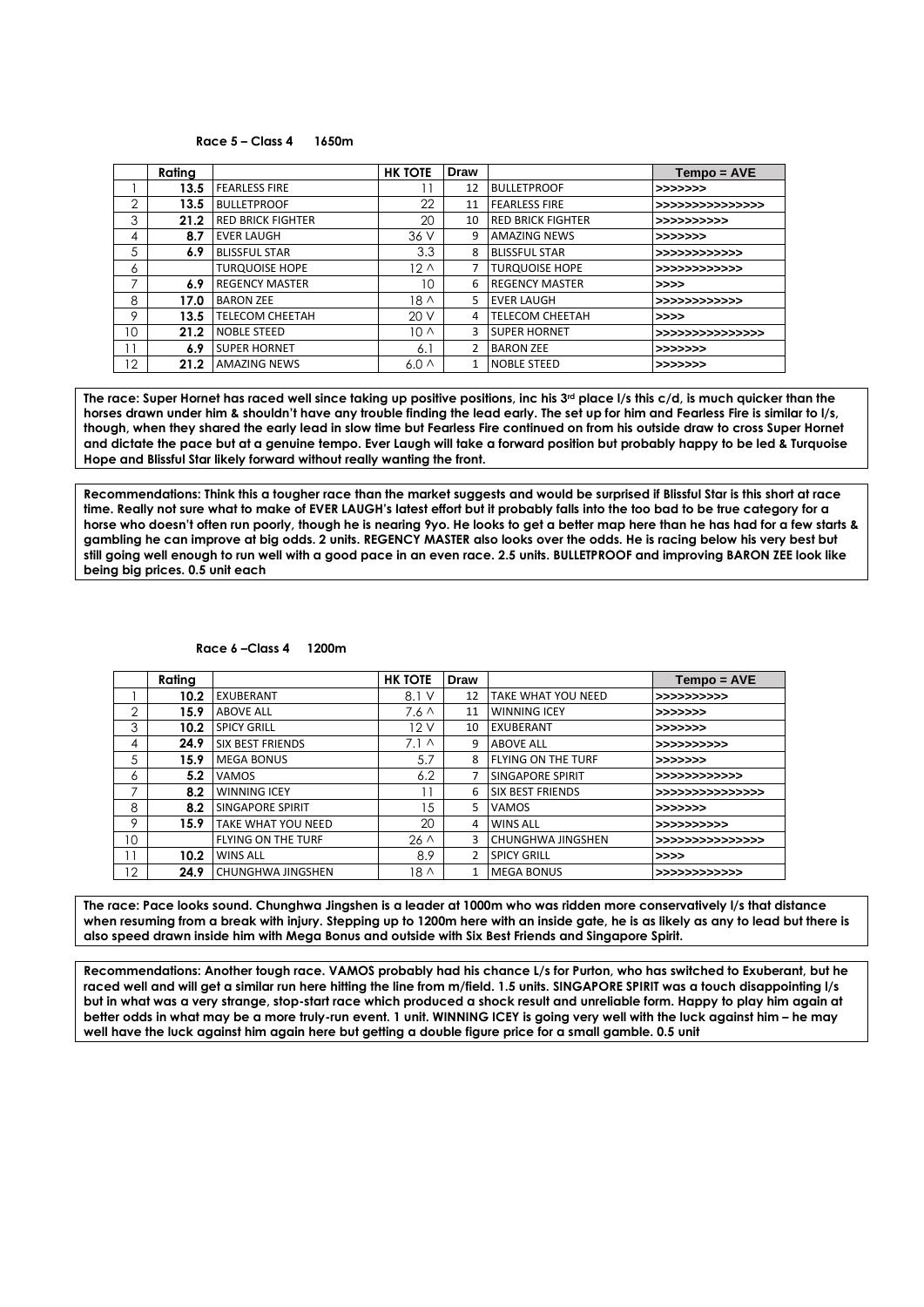**Race 7 – Class 3 1200m**

|     | Rating |                          | <b>HK TOTE</b>   | Draw           |                          | $Tempo = > AVE$  |
|-----|--------|--------------------------|------------------|----------------|--------------------------|------------------|
|     |        | <b>ELON</b>              | 9.0 <sub>0</sub> | 12             | YO BEAUTY                | >>>>>>>>>>>>>>>> |
| 2   | 18.6   | <b>ATULLIBIGEAL</b>      | 8.2              | 11             | <b>LIKE THAT</b>         | >>>>>>>>>>>>>    |
| 3   | 18.6   | <b>FLYING SEASON</b>     | $5.4 \wedge$     | 10             | <b>NAMJONG SINGS</b>     | >>>>>>>>>>>>>>>> |
| 4   | 14.9   | <b>NAMJONG SINGS</b>     | 29 V             | 9              | ELON                     | >>>>>>>          |
| 5   | 14.9   | <b>LIKE THAT</b>         | 8.7              | 8              | <b>HIGH RISE SOLDIER</b> | >>>>>>>>>>>      |
| 6   | 3.9    | <b>NICCONI COUNTY</b>    | 5.0              | 7              | LIOLLY GOOD HEART        | >>>>>>>>>>>>>>>> |
| 7   | 29.0   | <b>JOLLY GOOD HEART</b>  | 21 <sub>0</sub>  | 6              | <b>FLYING SEASON</b>     | >>>>>>>>>>>>>>>> |
| 8   |        | <b>HIGH RISE SOLDIER</b> | $30 \wedge$      | 5              | <b>OUR LUCKY GLORY</b>   | >>>>>>>          |
| 9   |        | <b>GOODLUCK GOODLUCK</b> | $23 \wedge$      | 4              | <b>ATULLIBIGEAL</b>      | >>>>>>>          |
| 10  |        | <b>YO BEAUTY</b>         | 12 <sub>0</sub>  | 3              | <b>GOODLUCK GOODLUCK</b> | >>>>>>>>>>>>>>>> |
| ' 1 | 7.6    | <b>OUR LUCKY GLORY</b>   | 27               | $\overline{2}$ | <b>SUPER MISSION</b>     | >>>>>>>          |
| 12  | 3.9    | <b>SUPER MISSION</b>     | 4.7              | 1              | NICCONI COUNTY           | >>>>>>>          |

**The race: Pace looks average at least & very likely faster. Goodluck Goodluck is a frequent leader drawn low but Flying Seeason, Jolly Good Heart, Namjong Sings and Yo Beauty all have the speed and intent to make sure the lead is competitive, especially Jolly Good Heart (Blkrs back on), who has been a one-trick pony leader all his career. Like That has good speed too, expect Moreira might look to get in behind the leaders rather than challenge them but it still does look sticky, with even a horse like High Rise Soldier appearing an obstacle to him.**

**Recommendations: NICCONI COUNTY is a 3yo with some scope, who hasn't had the best of luck since winning HK debut in March. Ran on well l/s after getting out of the race from gate 11, maps better here railing behind what should be a solid pace and hitting the line hard. 4 units. SUPER MISSION ran on well l/s placing c/d and is another suited by the tempo/draw. 3.5 units. The outside the box play here is OUR LUCKY GLORY, a Brazilian-bred 3yo who was G1 placed there as 2yo, running on strongly. He advertised his talent in a couple of his early HK performances running on in 1200m sprints, but since been ridden closer a couple of times at longer distances, has overraced and not finished off. Happy to see him back to a race where there will be strong pace on, he is down in the weights & gets his chance to run on in the final stages at long odds. 2 units.**

|    | Rating |                         | <b>HK TOTE</b>  | Draw                          |                         | $Tempo = AVE$    |
|----|--------|-------------------------|-----------------|-------------------------------|-------------------------|------------------|
|    | 14.3   | <b>PACKING AWARD</b>    | 7.3             | 12                            | <b>NOTHING NEW</b>      | >>>>>>>>>>>>>    |
| 2  | 17.8   | <b>CIRCUIT STELLAR</b>  | $8.6 \wedge$    | 11                            | <b>CIRCUIT STELLAR</b>  | >>>>             |
| 3  | 11.4   | <b>CROSSFORD</b>        | 8.2             | <b>MAJESTIC VICTORY</b><br>10 |                         | >>>>>>>>>>>>>    |
| 4  |        | <b>NOTHING NEW</b>      | 14 A            | 9                             | THE HULK                | >>>>             |
| 5  | 5.8    | <b>GIFT OF LIFELINE</b> | 9.1             | 8                             | <b>PACKING AWARD</b>    | >>>>>>>>>>>>>    |
| 6  |        | <b>MAJESTIC VICTORY</b> | $26 \wedge$     | 7                             | <b>HELENE ALLIBOR</b>   | >>>>             |
| 7  | 5.8    | <b>WORLD FAMOUS</b>     | 5.5V            | 6                             | <b>WORLD FAMOUS</b>     | >>>>>>>>>>>>>>>> |
| 8  | 5.8    | DR WINNING              | 13 V            | 5                             | <b>CROSSFORD</b>        | >>>>>>>>>>>      |
| 9  | 7.3    | <b>LOYAL BABY</b>       | 6.9             | 4                             | <b>GIFT OF LIFELINE</b> | >>>>>>>          |
| 10 |        | THE HULK                | 22 <sub>0</sub> | 3                             | <b>KILLER INSTINCT</b>  | >>>>>>>>>>>      |
|    |        | <b>HELENE ALLIBOR</b>   | $22\wedge$      | 2                             | <b>LOYAL BABY</b>       | >>>>>>>>>>>>>    |
| 12 | 14.3   | <b>KILLER INSTINCT</b>  | 7.3             |                               | <b>DR WINNING</b>       | >>>>>>>          |

#### **Race 8 – Class 3 1650m**

**The race: Loyal Baby has pace inside but expect he will be looking to box seat again as he did winning l/s and let regular frontrunner World Famous cross him to lead. World Famous (Purton) won't go any faster than he needs to go but he does have several horses drawn wider who will be looking to get forward and he'll need to maintain a decent tempo to keep them out. Killer Instinct much closer tonight this draw/distance and Crossford has been handy behind the leaders low draws last couple this c/d, so having them occupy spots inside is going to pose some questions for those with speed wider out.** 

**Recommendations: Tough race. DR WINNING won a messy, muddling pace race l/s this c/d that really wasn't run to suit his style but Badel showed initiative and was able to get the victory. This one looks a more suitable set up, wasn't penalized much for the win. 1.5 units. GIFT OF LIFELINE 1 unit.**